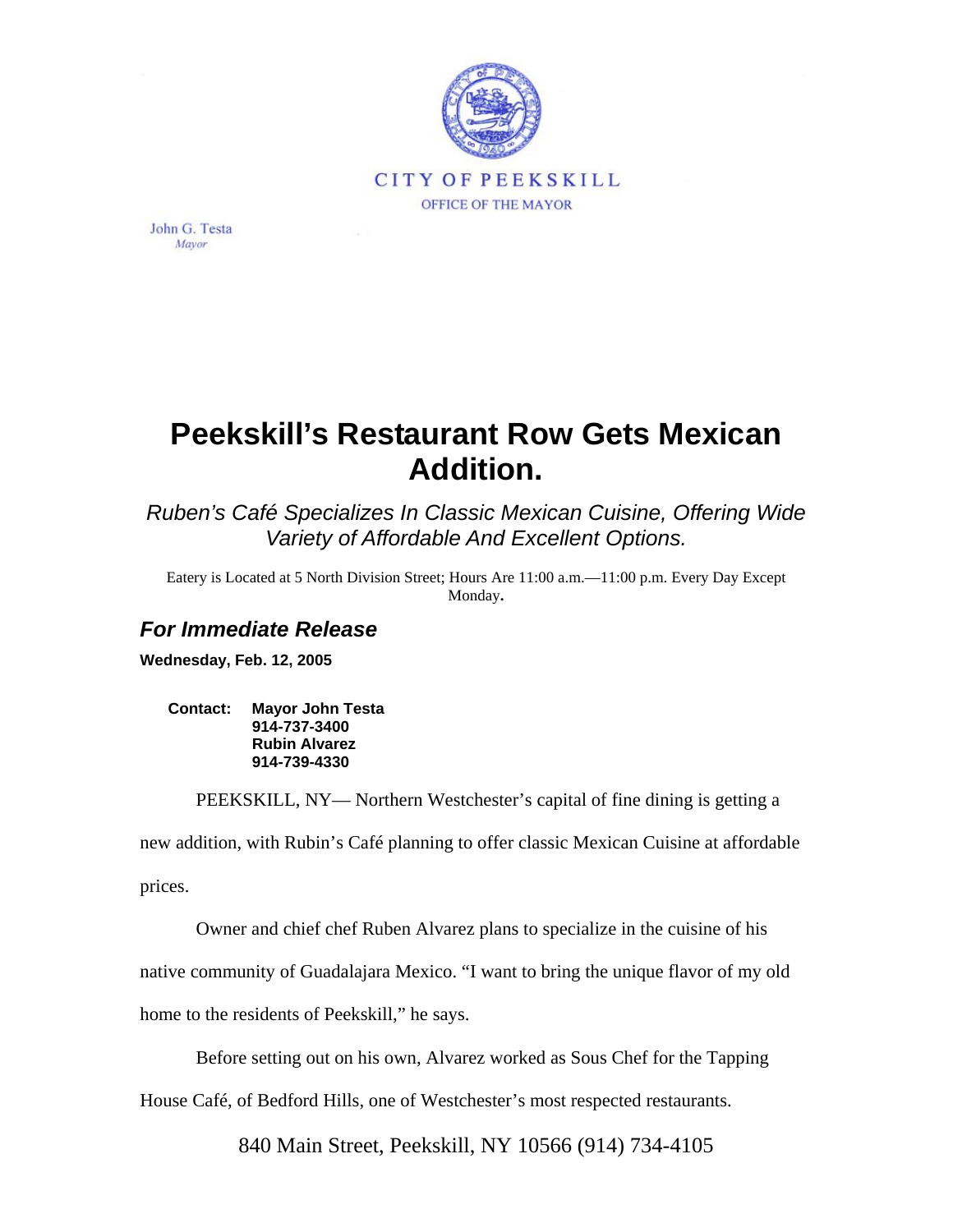Alvarez was drawn to Peekskill by the strong revitalization movement and the momentum generated by the existing restaurant community. "Things have gone very well. Everything has worked out very well," Alvarez says. "People are very friendly. They really want me to have a successful place here so I can draw more people into town," he says.

"Peekskill's diversity is one of its greatest strengths," says Mayor John Testa. "We're also increasingly known for our fine dining. It's great to see the variety of our populace reflected in the variety of our excellent restaurants," he says.

Besides offering such Mexican standards as fajitas, burritos and enchiladas, Ruben's Café will give customers a chance to explore a number of specialized dishes. Among Alvarez's favorites is Multa, which is a special meat that is cooked on a very hot stone with peppers and chicken and shrimp.

Other flavorful dishes offered at Ruben's will include Costilla De Borrego Tatemada, a slow-roasted rack of lamb with a touch of adobe sauce accompanied by potatoes and seasonal vegetables, Filet Mignon Cinco De Mayo, which is a filet mignon wrapped with bacon and cheese and topped with a tomatillo pineapple sauce, and Bistec Tarasco, a grilled steak served with sautéed onions and peppers topped with melted cheese and tarasco.

A bar specializing in Mexican beverage is another of Ruben's highlights. "We'll have frozen margaritas and pina coladas," Alvarez says. "We carry more than 20 different types of tequila," he says.